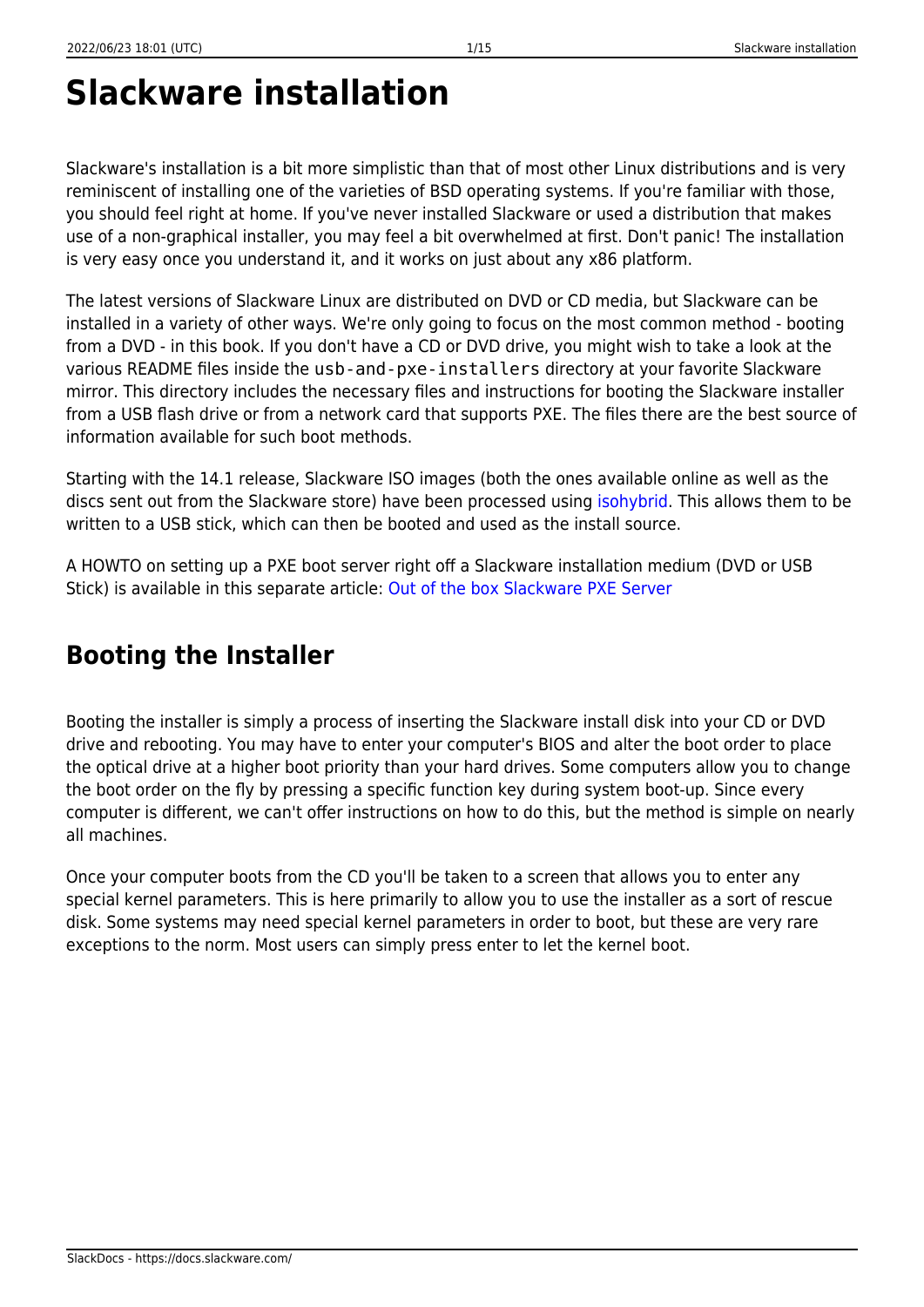ISOLINUX 4.05 0x4fe88ff2 ETCD Copyright (C) 1994-2011 H. Peter Anvin et al Welcome to Slackware64 version 14.0 (Linux kernel 3.2.28)! If you need to pass extra parameters to the kernel, enter them at the prompt below after the name of the kernel to boot (huge.s etc). In a pinch, you can boot your system from here with a command like: boot: huge.s root=/dev/sda1 rdinit= ro In the example above,  $\sqrt{d}$ ev $\sqrt{d}$ a1 is the  $\sqrt{d}$  Linux partition. To test your memory with memtest86+, enter memtest on the boot line below. This prompt is just for entering extra parameters. If you don't need to enter any parameters, hit ENTER to boot the default kernel "huge.s" or press [F2] for a listing of more kernel choices. boot:  $\overline{\phantom{0}}$ 

You should see a lot of text go flying across your screen. Don't be alarmed, this is all perfectly normal. The text you see is generated by the kernel during boot-up as it discovers your hardware and prepares to load the operating system (in this case, the installer). You can later read these messages with the dmesg(1) command if you're interested. Often these messages are very important for troubleshooting any hardware problems you may have. Once the kernel has completed its hardware discovery, the messages should stop and you'll be given an option to load support for non-us keyboards.

<OPTION TO LOAD SUPPORT FOR NON-US KEYBOARD>

If you are not using a US keyboard, you may need to load a different keyboard map. To select a different keyboard map, please enter 1 now. To continue using the US map, just hit enter.

Enter 1 to select a keyboard map:

Entering **1** and pressing **ENTER** will give you a list of keyboard mappings. Simply select the mapping that matches your keyboard type and continue on.

Welcome to the Slackware Linux installation disk! (version 13.37)

###### IMPORTANT! READ THE INFORMATION BELOW CAREFULLY. ######

- You will need one or more partitions of type 'Linux' prepared. It is also recommended that you create a swap partition (type 'Linux swap') prior to installation. For more information, run 'setup' and read the help file.

- If you're having problems that you think might be related to low memory, you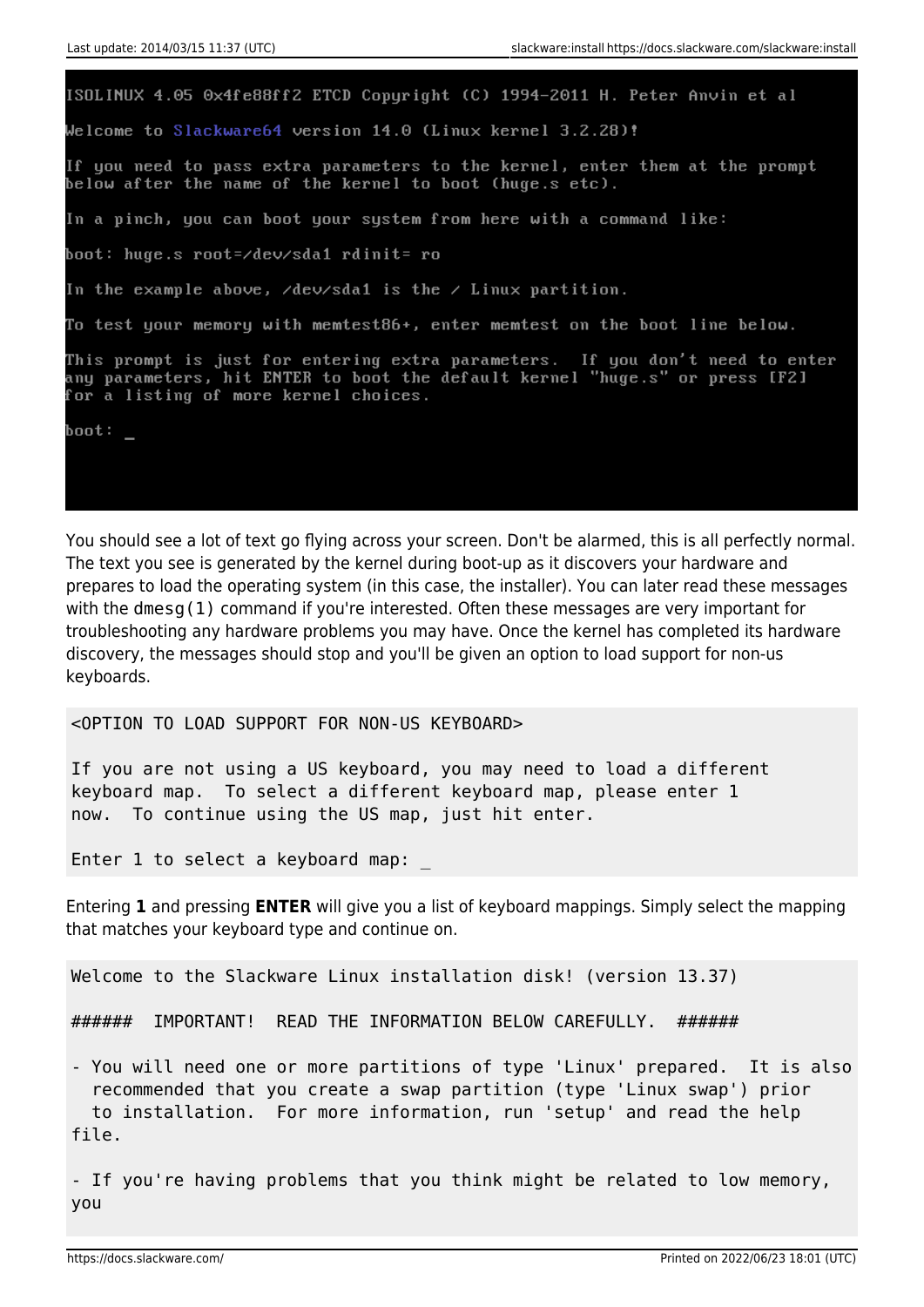```
 can try activating a swap partition before you run setup. After making a
   swap partition (type 82) with cfdisk or fdisk, activate it like this:
     mkswap /dev/<partition> ; swapon /dev/<partition>
- Once you have prepared the disk partitions for Linux, type 'setup' to
begin
   the installation process.
- If you do not have a color monitor, type: TERM=vt100
   before you start 'setup'.
You may now login as 'root'.
slackware login: **root**
```
Unlike other Linux distributions which boot you directly into a dedicated installer program, Slackware's installer drops you into a limited Linux distribution loaded into your system's RAM. This limited distribution is then used to run all the installation programs manually, or can be used in emergencies to fix a broken system that fails to boot. Now that you're logged in as root (there is no password within the installer) it's time to start setting up your disks. At this point, you may setup software RAID or LVM support if you wish or even an encrypted root partition, but those topics are outside of the scope of this book. I encourage you to refer to the excellent README\_RAID.TXT, README\_LVM.TXT, and README\_CRYPT.TXT files on your CD if you desire to setup your system with these advanced tools. Most users won't have any need to do so and should proceed directly to partitioning.

# **Partitioning**

The Slackware installation media comes with tools to partition a hard drive. Usually partitioning a hard disk process is composed of these steps:

- 1. Running the desired partitioning tool on the target HDD.
- 2. Showing the current partition table to see if there are any installed partitions.
- 3. If needed, deleting partitions.
- 4. Create a new partition.
- 5. Selecting the type and size of the new partition.
- 6. Continuing to create partitions as planned.
- 7. Changing types of the partition (Swap, Linux, Solaris, etc).
- 8. Setting a bootable flag to a desired partition.
- 9. Writing the partition table.

#### **fdisk**

Using fdisk to partition a hard drive is done by following the following steps. The partition table can be created differently, this is only an example:

Creating a new partition, this will be used as swap: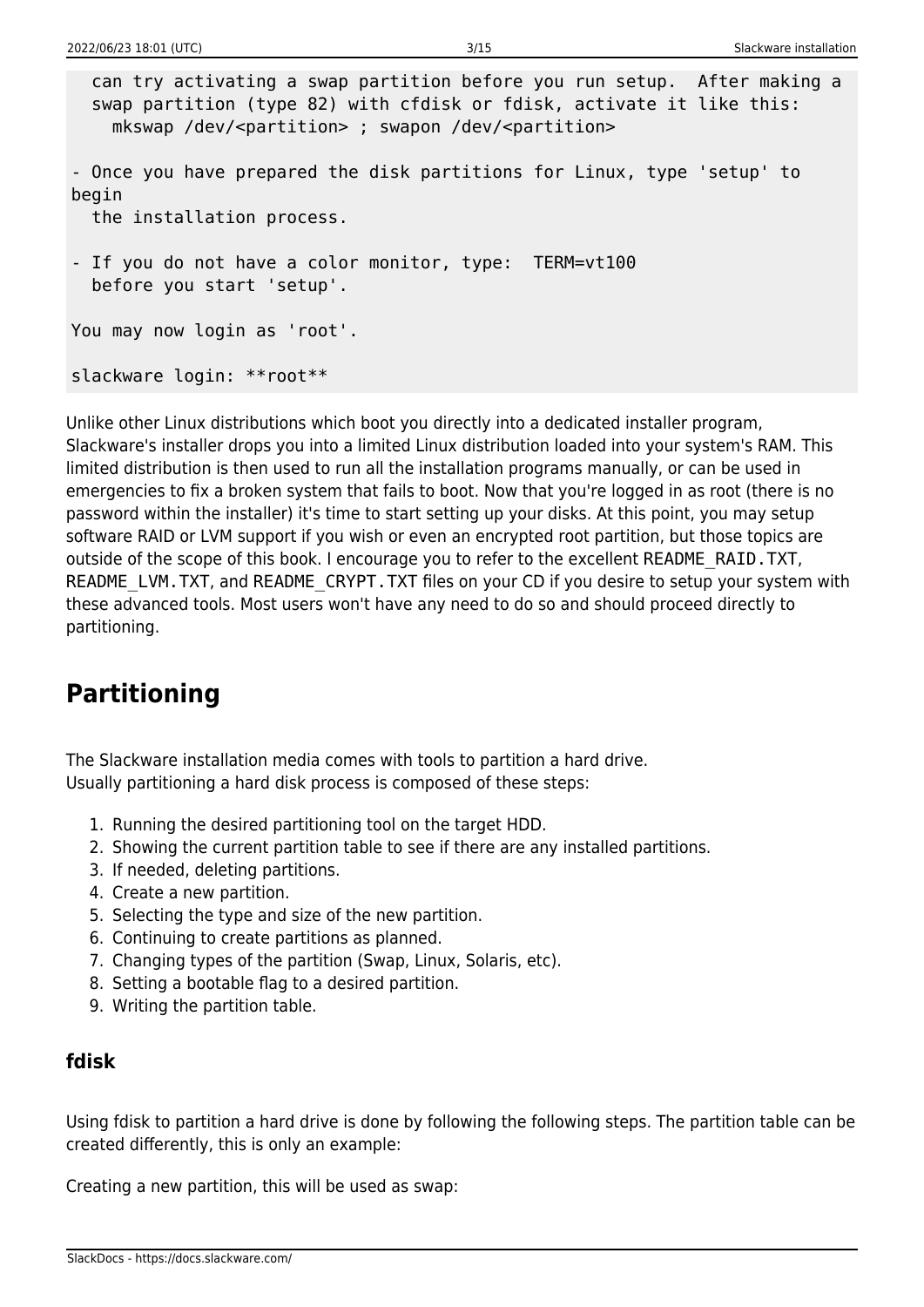```
root~# fdisk <path to drive> | (for example /dev/sda) <Return>
Command (m for help): p <Return>
Disk /dev/sda: 64 heads, 63 sectors, 621 cylinders
Units = cylinders of 4032 * 512 bytes
Command (m for help): n <Return>
Command action
    e extended
    p primary partition (1-4)
p <Return>
Partition number (1-4): 1 <Return>
First cylinder (1-621, default 1): 1 <Return>
Using default value 1
Last cylinder or +size or +sizeM or +sizeK (1-621, default 621): 100
<Return>
```
Now to change the type of this partition to swap:

```
Command (m for help): t <Return>
Partition number (1-4): 1 <Return>
Hex code (type L to list codes): 82 <Return>
Changed system type of partition 1 to 82 (Linux swap)
```
The next partition will be used as the main partition, and needs to be bootable:

```
Command (m for help): n <Return>
Command action
   e extended
   p primary partition (1-4)
p <Return>
Partition number (1-4): 2 <Return>
First cylinder (101-621, default 101): <Return>
Using default value 101
Last cylinder or +size or +sizeM or +sizeK (101-621, default 621): <Return>
| (the remainder of the disk will be used)
```
To make the new partition bootable:

Command (m for help): a <Return> Partition number (1-4): 2 <Return>

Press p <Return> again to see the new partition table:

Disk /dev/hdb: 64 heads, 63 sectors, 621 cylinders Units = cylinders of  $4032 * 512$  bytes

| Device Boot Start |       | End Blocks Id System |                       |
|-------------------|-------|----------------------|-----------------------|
| /dev/hdb1         | 100 - |                      | 203797+ 82 Linux swap |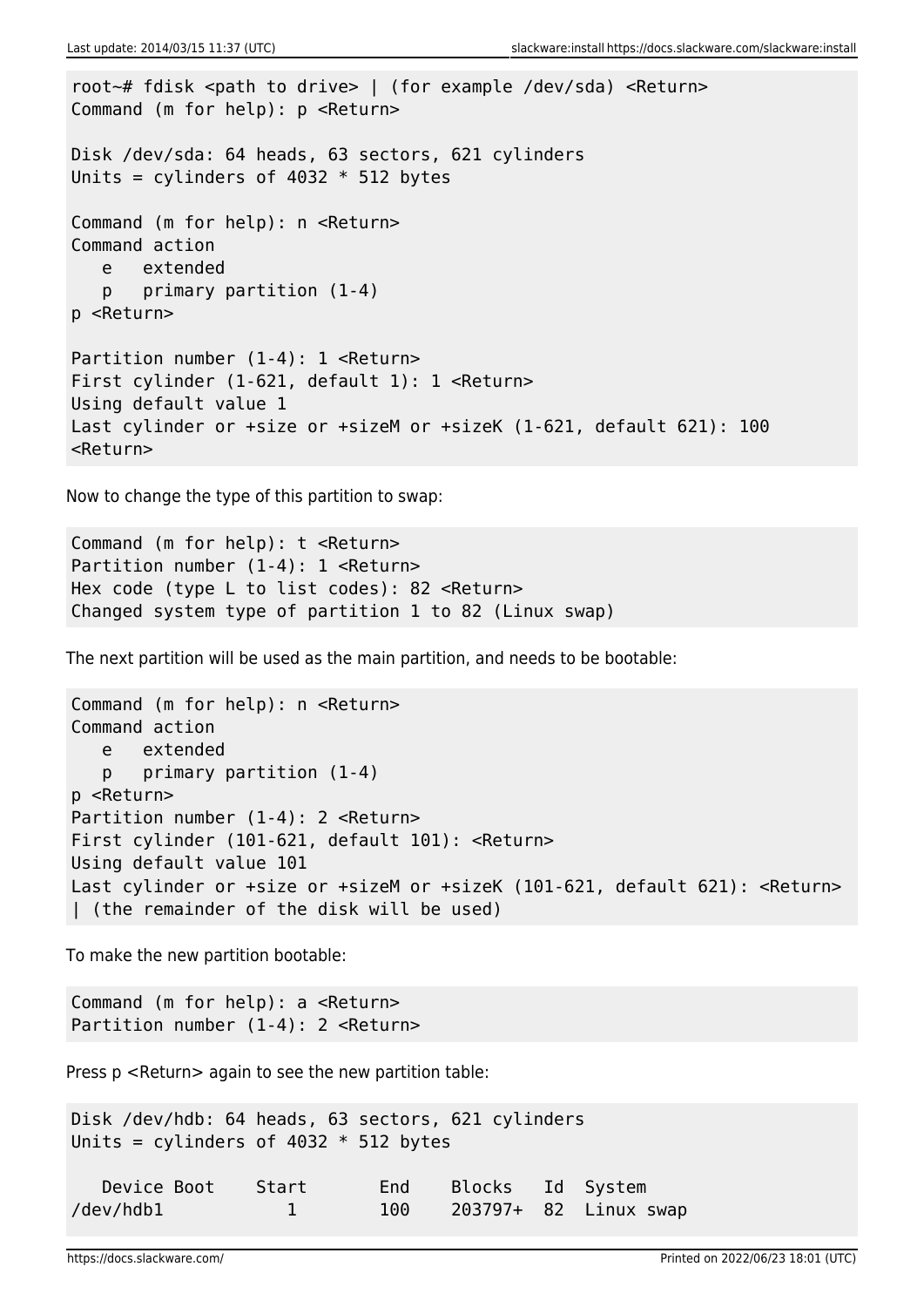| 2022/06/23 18:01 (UTC) |        |     |     | 5/15       |       | Slackware installation |
|------------------------|--------|-----|-----|------------|-------|------------------------|
| /dev/hdb2              | $\ast$ | 101 | 621 | 1048107 83 | Linux |                        |

Finally we can write the table with w <Return>.

This is a very simple partition table, naturally fdisk supports the creation of mixed logical and physical partitions.

### **cfdisk**

cfdisk can achieve the same results as fdisk but will also show a simple UI that shows current table structure before it is saved to the HDD. The user can do the same steps as in the fdisk section by using the arrow / tabulator key to select menu items in the bottom of the screen:

|                  |      |                         | cfdisk 2.12r                                           |                                                                                                          |                   |
|------------------|------|-------------------------|--------------------------------------------------------|----------------------------------------------------------------------------------------------------------|-------------------|
|                  |      |                         | Disk Drive: /dev/sda<br>Size: 5108373319 bytes, 5.1 GB | Heads: 64 Sectors per Track: 63 Cylinders: 621                                                           |                   |
| Name<br>(MB)     |      | Flags Part Type FS Type |                                                        | [Label]                                                                                                  | Size              |
| sda1<br>$*$ sda2 | Boot | Primary Linux           | Primary Linux swap                                     |                                                                                                          | 822.61<br>4285.76 |
| $\mathbf{L}$     |      |                         | Quit ] [ Type ] [ Units ] [ Write ]                    | *[Bootable]* [ Delete ] [ Help ] [Maximize] [ Print ]<br>*Toggle bootable flag of the current partition* |                   |
|                  |      |                         |                                                        |                                                                                                          |                   |

# **The setup Program**

### **Help**

If you've never installed Slackware before, you can get a very basic over-view of the Slackware installer by reading the Help menu. Most of the information here is on navigating through the installer which should be fairly intuitive, but if you've never used a curses-based program before you may find this useful.

### **Keymap**

Before we go any further, Slackware gives you the opportunity to select a different mapping for your keyboard. If you're using a standard US keyboard you can safely skip this step, but if you're using an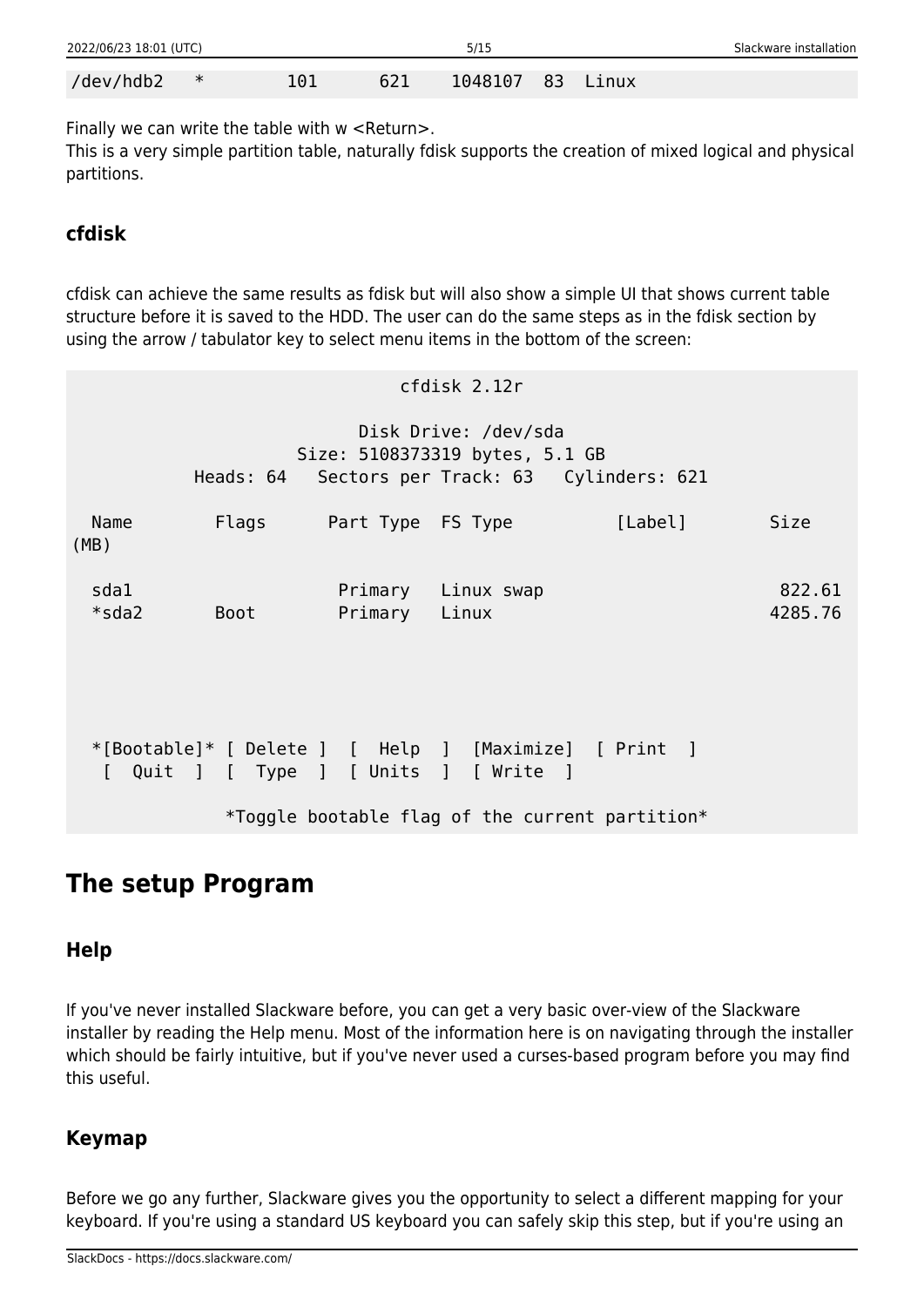international keyboard you will want to select the correct mapping now. This ensures that the keys you press on your keyboard will do exactly what you expect them to do.

#### **Addswap**

If you created a swap partition, this step will allow you to enable it before running any memoryintensive activities like installing packages. swap space is essentially virtual memory. It's a hard drive partition (or a file, though Slackware's installer does not support swap files) where regions of active system memory get copied when your computer is out of useable RAM. This lets the computer "swap" programs in and out of active RAM, allowing you to use more memory than your computer actually has. This step will also add your swap partition to /etc/fstab so it will be available to your OS.



#### **Target**

Our next step is selecting our root partition and any other partitions we'd like Slackware to utilize. You'll be given a choice of filesystems to use and whether or not to format the partition. If you're installing to a new partition you must format it. If you have a partition with data on it you'd like to save, don't. For example, many users have a seperate /home partition used for user data and elect not to format it on install. This lets them install newer versions of Slackware without having to backup and restore this data.

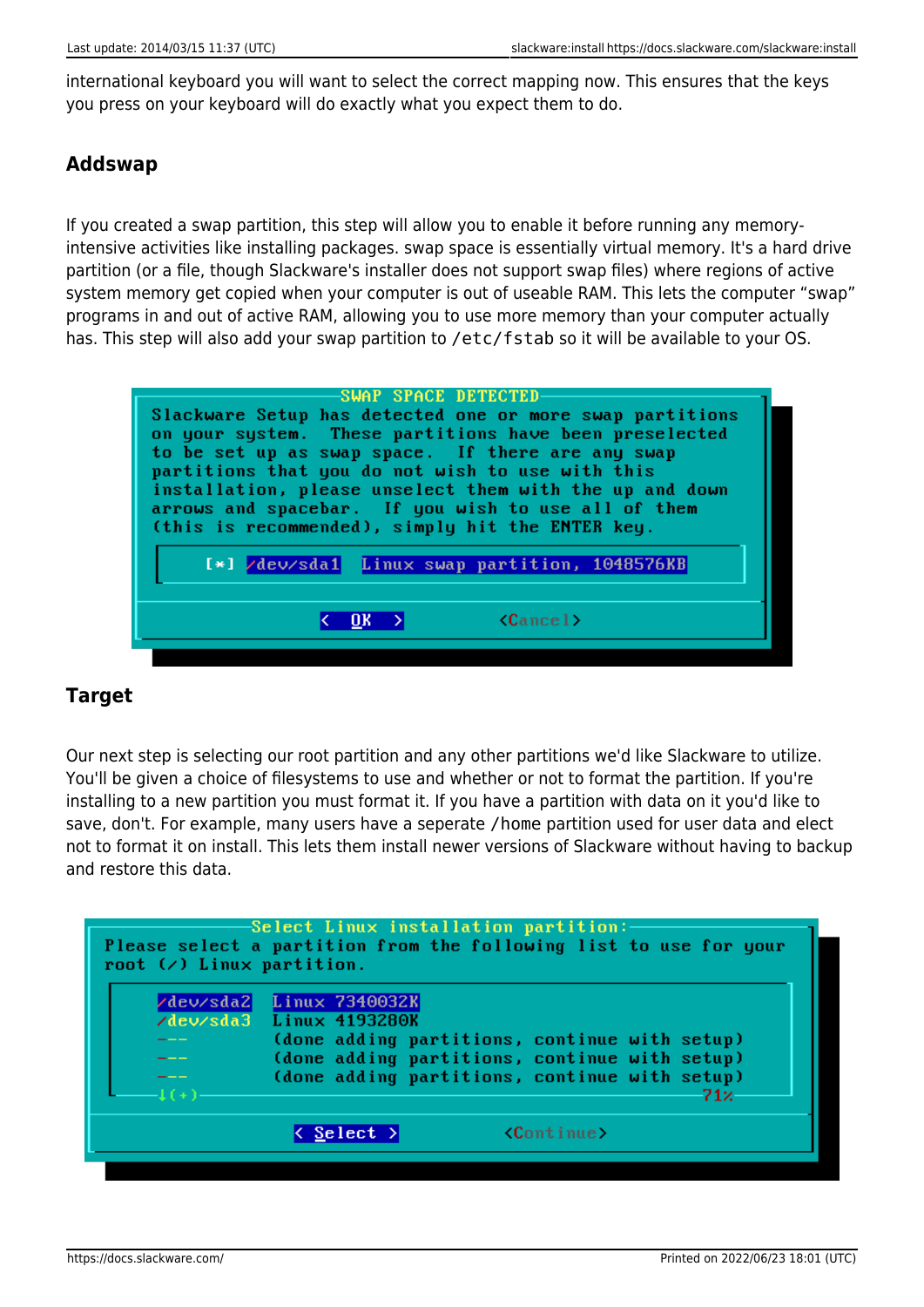#### **Source**

Here you'll tell the installer where to find the Slackware packages. The most common method is to use the Slackware install DVD or CDs, but there are various other options are available. If you have your packages installed to a partition that you setup in the previous step, you can install from that partition or a pre-mounted directory. (You may need to mount that partition with mount(8) first. See chapter 11 for more details.) Additionally, Slackware offers a variety of networked options such as NFS shares, FTP, HTTP, and Samba. If you select a network installation, Slackware will prompt you for TCP/IP information first. We're only going to discuss installation from the DVD, but other methods are similar and straightforward.

| SOURCE MEDIA SELECTION<br>Please select the media from which to install Slackware Linux: |
|------------------------------------------------------------------------------------------|
|                                                                                          |
| Install from a Slackware CD or DUD                                                       |
| Install from a hard drive partition                                                      |
| 3 Install from NFS (Network File System)                                                 |
| 4 Install from FTP/HTTP server                                                           |
| 5 Install from Samba share                                                               |
| 6 Install from a pre-mounted directory                                                   |
|                                                                                          |
| $\langle$ Cancel $\rangle$<br>UК                                                         |
|                                                                                          |

#### **Select**

One unique feature of Slackware is its manner of dividing packages into disksets. At the beginning of time, network access to FTP servers was available only through incredibly slow 300 baud modems, so Slackware was split into disk sets that would fit onto floppy disks so users could download and install only those packages they were interested in. Today that practice continues and the installer allows you to chose which sets to install. This allows you to easily skip packages you may not want, such as X and [KDE](https://docs.slackware.com/slackware:kde) on headless servers or Emacs on everything. Please note that the "A" series is always required.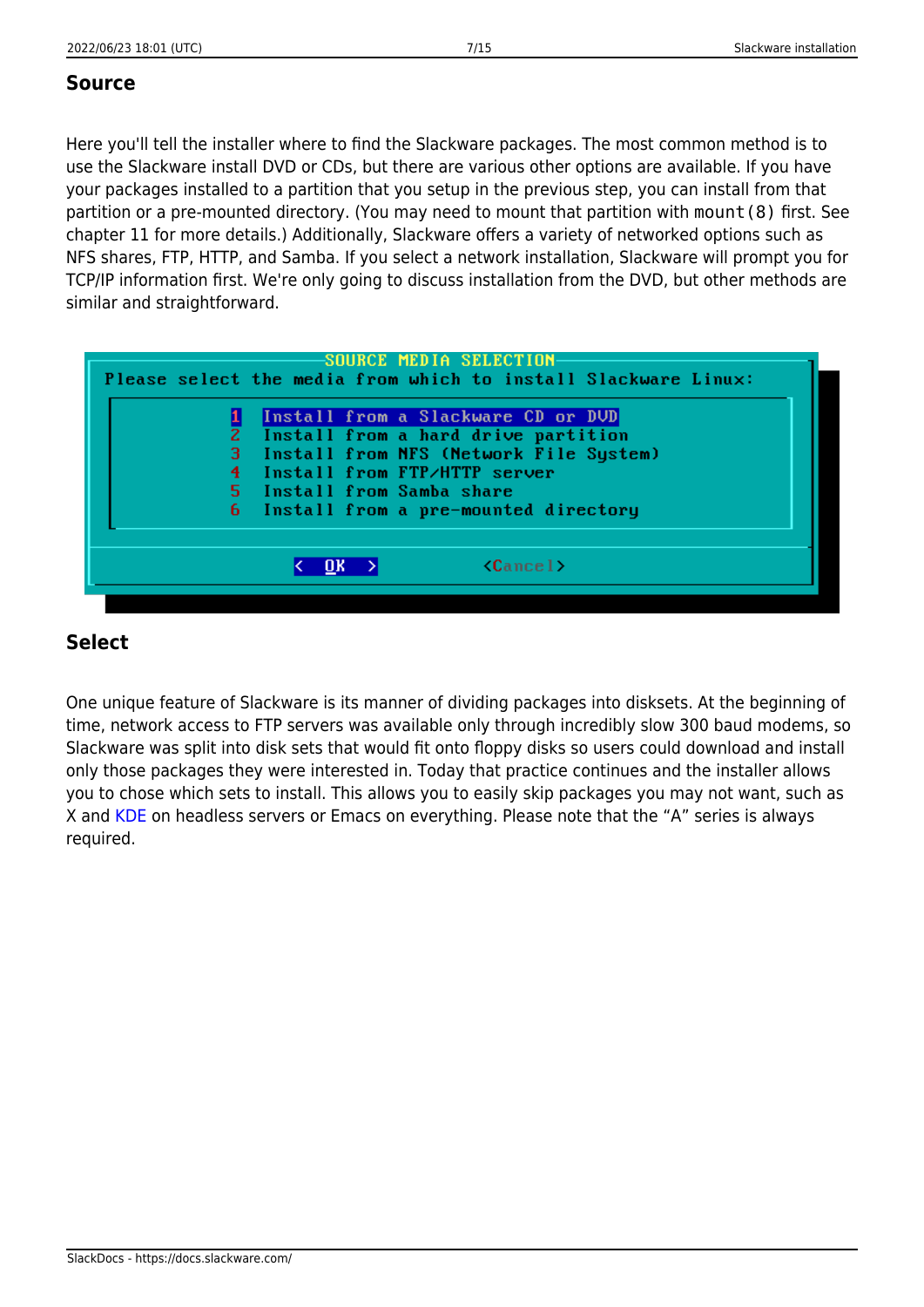

#### **Install**

Finally we get to the meat of the installer. At this stage, Slackware will ask you what method to use to choose packages. If this is your first time installing Slackware, the "full" method is highly recommended. Even if this isn't your first time, you'll probably want to use it anyway.

The "menu" and "expert" options allow you to choose individual packages to install and are of use to skilled users familiar with the OS. These methods allow such users to quickly prune packages from the installer to build a very minimal system. If you don't know what you're doing (sometimes even if you do) you're likely to leave out crucial pieces of software and end up with a broken system.

The "newbie" method can be very helpful to a new user, but takes a very long time to install. This method will install all the required packages, then prompt you individually for every other package. The big advantage here is that is pauses and gives you a brief overview of the package contents. For a new user, this introduction into what is included with Slackware can be informative. For most other users it is a long and tedious process.

The "custom" and "tagpath" options should only be used by people with the greatest skill and expertise with Slackware. These methods allow the user to install packages from custom tagfiles. Tagfiles are only rarely used. We won't discuss them in this book.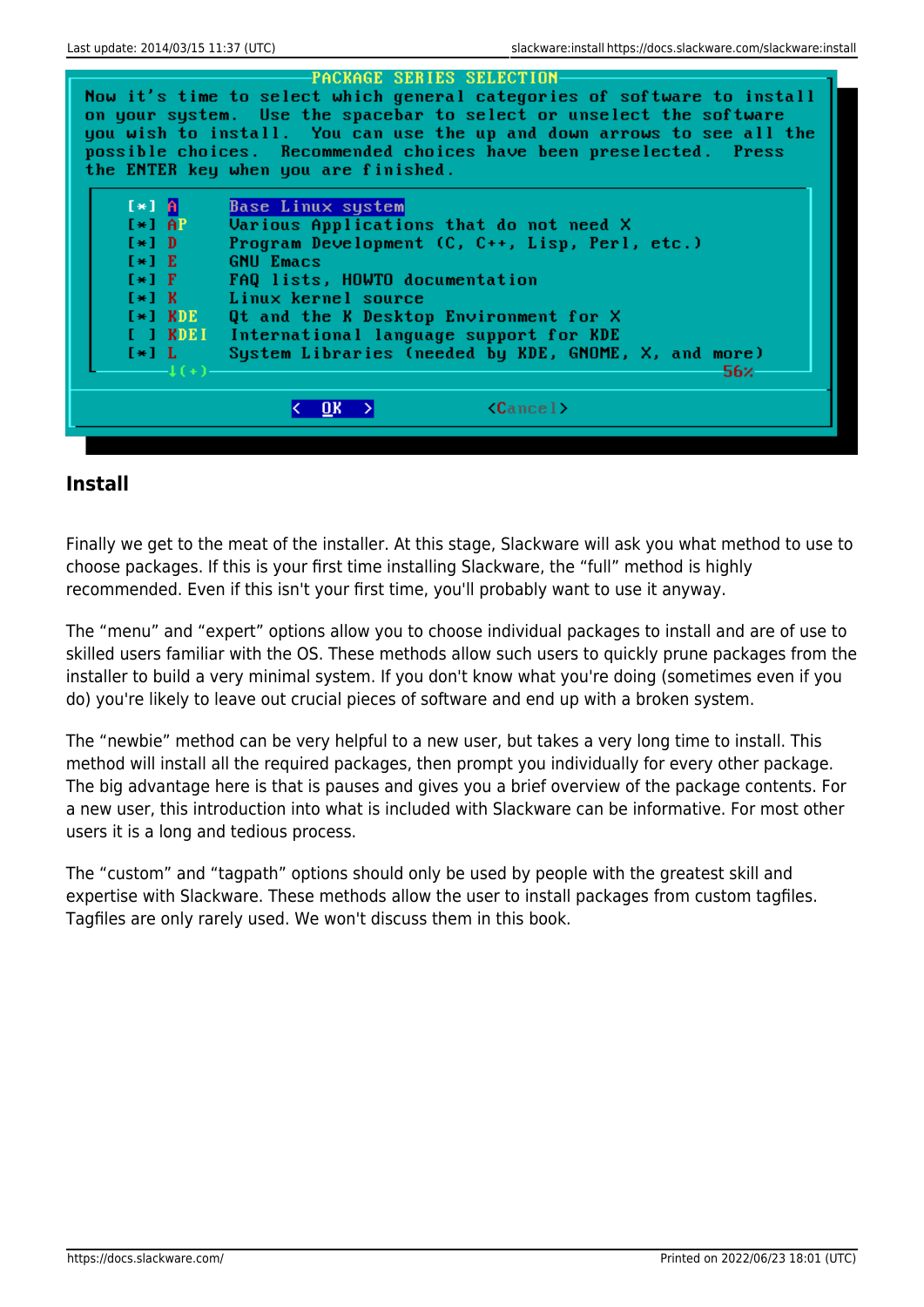|         | SELECT PROMPTING MODE                                                   |
|---------|-------------------------------------------------------------------------|
|         | Now you must select the type of prompts you'd like to see during the    |
|         | installation process. If you have the drive space, the 'full' option is |
|         | quick, easy, and by far the most foolproof choice. The 'newbie' mode    |
|         | provides the most information but is much more time-consuming           |
|         |                                                                         |
|         | (presenting the packages one by one) than the menu-based choices.       |
|         | Otherwise, you can pick packages from menus using 'expert' or 'menu'    |
|         | mode. Which type of prompting would you like to use?                    |
|         |                                                                         |
| full    | Install everything (6.5+ GB of software, RECOMMENDED!)                  |
| terse   | Like 'full', but display one line per package during install            |
| menu    | Choose individual packages from interactive menus                       |
| expert  | This is actually the same as the "menu" option                          |
| newbie  | Use verbose prompting (the X series takes one year)                     |
| custom  | Use custom tagfiles in the package directories                          |
|         |                                                                         |
| tagpath | Use tagfiles in the subdirectories of a custom path                     |
|         | 87%                                                                     |
|         |                                                                         |
|         | $\langle$ Cancel $\rangle$<br>OK                                        |
|         |                                                                         |
|         |                                                                         |

#### **Configure**

Once all the packages are installed you're nearly finished. At this stage, Slackware will prompt you with a variety of configuration tasks for your new operating system. Many of these are optional, but most users will need to set something up here. Depending on the packages you've installed, you may be offered different configuration options than the ones shown here, but we've included all the really important ones.

The first thing you'll likely be prompted to do is setup a boot disk. In the past this was typically a 1.44MB floppy disk, but today's Linux kernel is far too larger to fit on a single floppy, so Slackware offers to create a bootable USB flash memory stick. Of course, your computer must support booting from USB in order to use a USB boot stick (most modern computers do). If you do not intend to use LILO or another traditional boot loader, you should consider making a USB boot stick. Please note that doing so will erase the contents of whatever memory stick you're using, so be careful.

#### **MAKE USB FLASH BOOT**

If your computer supports booting from a USB device, it is recommended that you make a USB boot stick for your system at this time. It will boot your computer straight into the root filesystem on ⁄de∪⁄sda2. Please insert a USB flash memory stick and then press ENTER to create a boot stick. WARNING! The existing contents of the USB stick will be erased. **Create** Make a USB Linux boot stick  $\mathbf{Skip}$ Skip making a USB boot stick  $\langle$ Cancel $\rangle$  $\overline{0}$ K > K.

Nearly everyone will need to setup the LInux LOader, LILO. LILO is in charge of booting the Linux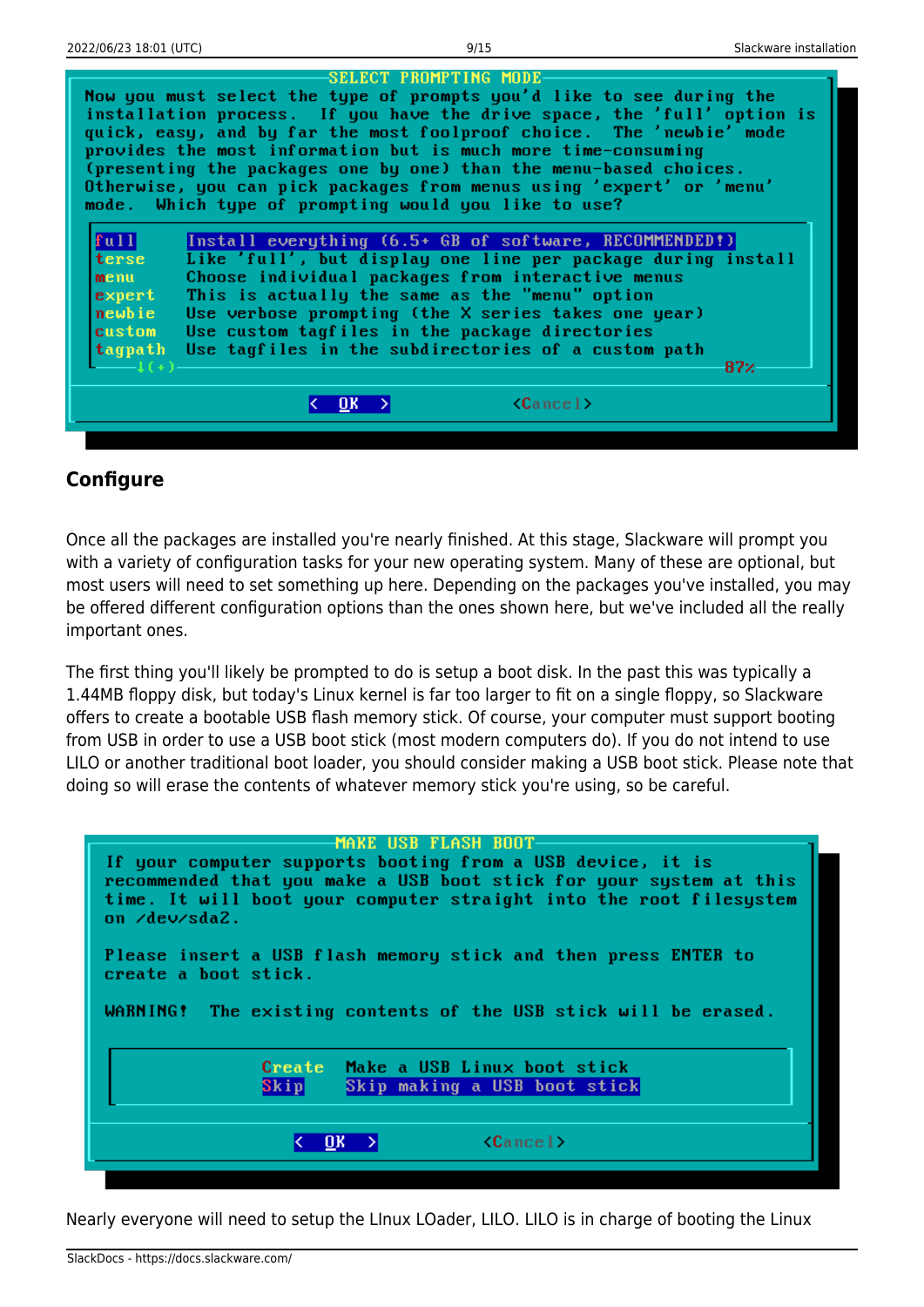kernel and connecting to an initrd or the root filesystem. Without it (or some other boot loader), your new Slackware operating system will not boot. Slackware offers a few options here. The "simple" method attempts to automatically configure LILO for your computer, and works well with very simple systems. If Slackware is the only operating system on your computer, it should configure and install LILO for you without any hassle. If you don't trust the simpler method to work, or if you want to take an in-depth look at how to configure LILO, the "expert" method is really not all that complicated. This method will take you through each step and offer to setup dual-boot for Windows and other Linux operating systems. It also allows you to append kernel command parameters (most users will not need to specify any though).

LILO is a very important part of your Slackware system, so an entire section of the next chapter is devoted to it. If you're having difficulty configuring LILO at this stage, you may want to skip ahead and read Chapter 3 first, then return here.



This simple step allows you to configure and activate a console mouse for use outside of the graphical desktops. By activating a console mouse, you'll be able to easily copy and paste from within the Slackware terminal. Most users will need to choose one of the first three options, but many are offered, and yes those ancient two-button serial mice do work.

The next stage in configuring your install is the network configuration. If you don't wish to configure your network at this stage, you may decline, but otherwise you'll be prompted to provide a hostname for your computer. Do not enter a domain name, only the hostname.

The following screen will prompt you for a domainname, such as example.org. The combination of the hostname and the domainname can be used to navigate between computers in your network if you use an internal DNS service or maintain your /etc/hosts file.

You have three options when setting your IP address; you may assign it a static IP, or you may use DHCP, or you may configure a loopback connection. The simplest option, and probably the most common for laptops or computers on a basic network, is to let a DHCP server assign IP addresses dynamically. In practice, this often results in a consistent address since both dhcpcd and dhclient initially request the same address previously assigned. If the address is unavailable then the machine gets a new one, but on small networks this may never happen.

If the DHCP server on your network requires a specific DHCP hostname before you're permitted to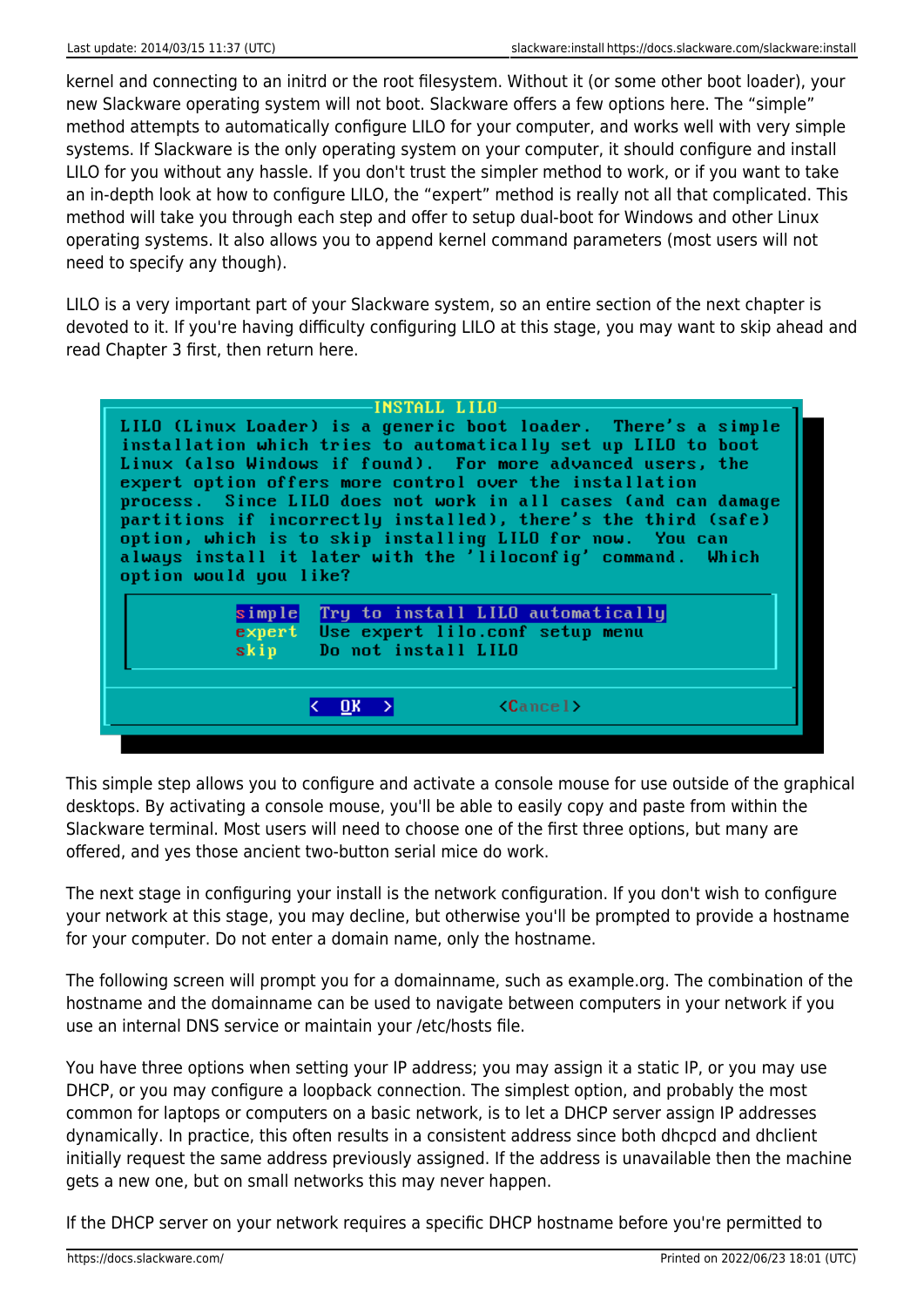To use a static IP address, you must provide:

#### **Static IP Address**

- IP Address: the address of your computer, such as 192.168.1.1 (for IPv4). Also, you should verify that no DHCP server on your network is set to assign that same address out as a part of its DHCP pool, or you may encounter address conflicts.
- Netmask: the subnet mask for your network; often 255.255.255.0 for small networks.
- Gateway Address: the address of the gateway server providing internet access to your network. On small networks, this will probably be provided by your ISP while on larger networks you may use an internal server which handles the traffic. In other words, this may be an internal address like 192.168.1.1 or it might be an address provided by your ISP, such as 75.146.49.79
- Nameserver: most likely, you'll want to utilize DNS; in this initial setup, provide your primary domain name server. Edit /etc/resolv.conf to add secondary and tertiary servers later.

The final screen during static IP address configuration is a confirmation screen, where you're permitted to accept your choices, edit them, or even restart the IP address configuration in case you decide to use DHCP instead.

Your network configuration is now complete. The next screen prompts you to configure the startup services that you wish to run automatically upon boot. Read the descriptions that appear both to the right of the service name as well as at the bottom of the screen in order to decide whether that service should be turned on by default. These can always be modified later with pkgtool > Setup > Services.

As the startup services window warns, you should only turn on the startup services that you actually intend to use. This not only decreases boot time but makes for a more secure system.

Every computer needs to keep track of the current time, and with so many timezones how does Slackware know which one to use? Well, you have to tell it which one to use, and that's why this step is here. If your computer's hardware clock is set to UTC (Coordinated Universal Time), you'll need to select that; most hardware clocks are not set to UTC from the factory (though you could set it that way on your own; Slackware doesn't care). Then simply select your timezone from the list provided and off you go.

If you installed the X disk set, you'll be prompted to select a default window manager or desktop environment. What you select here will apply to every user on your computer, unless that user decides to run xwmconfig(1) and choose a different one. Don't be alarmed if the options you see below do not match the ones Slackware offers you. xwmconfig only offers choices that you installed. So for example, if you elected to skip the "KDE" disk set, KDE will not be offered.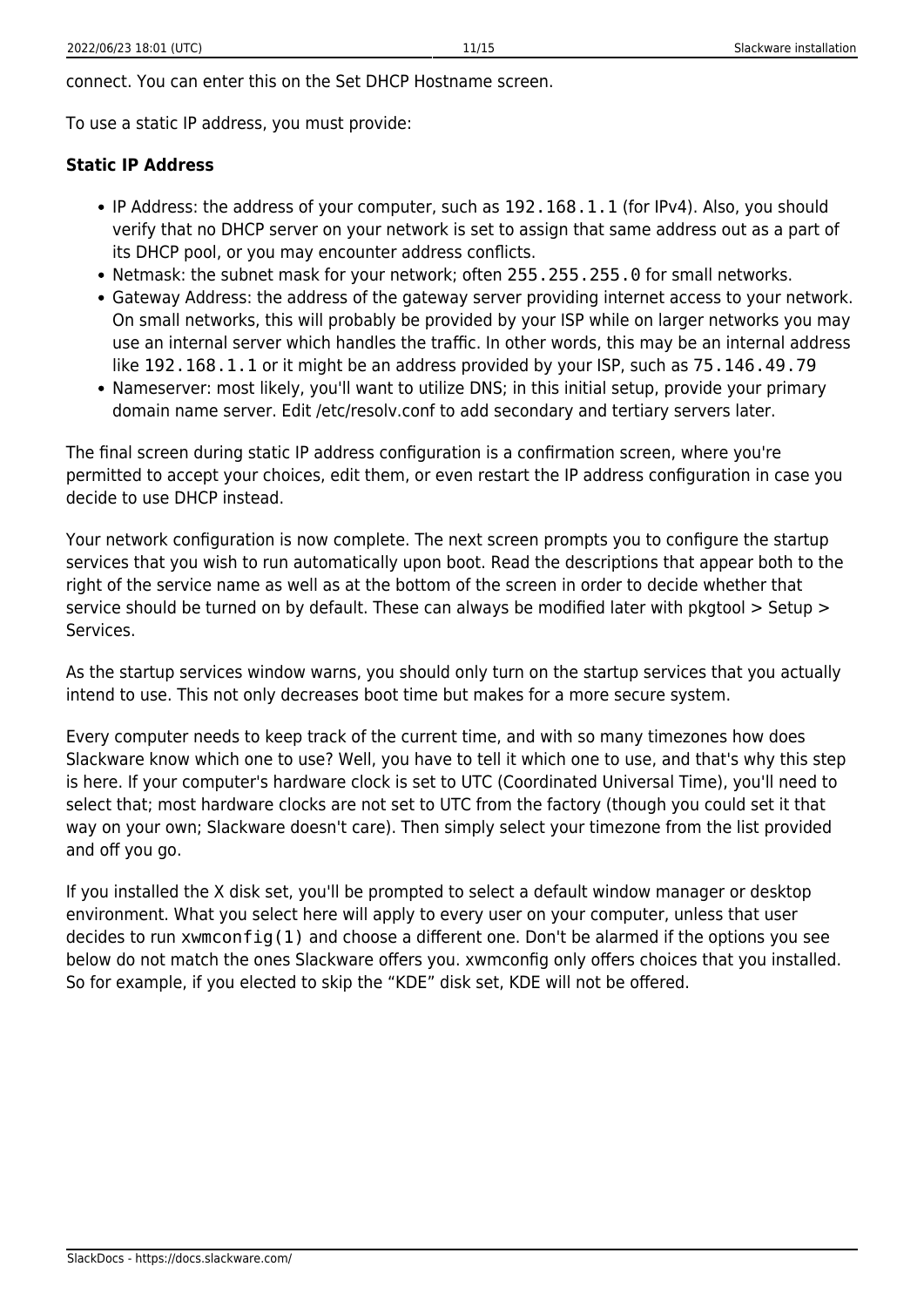| features.                                                          | Please select the default window manager to use with the X Window<br>System. This will define the style of graphical user interface the<br>computer uses. KDE provides the most features, and people with<br>Windows or MacOS experience will find it easy to use. Other window<br>managers are easier on system resources, or provide other unique |
|--------------------------------------------------------------------|-----------------------------------------------------------------------------------------------------------------------------------------------------------------------------------------------------------------------------------------------------------------------------------------------------------------------------------------------------|
| xinitrc.kde<br>xinitrc.xfce                                        | <b>KDE: K Desktop Environment</b><br>The Cholesterol Free Desktop Environment                                                                                                                                                                                                                                                                       |
| $\boldsymbol{\mathsf{x}}$ initrc.flu $\boldsymbol{\mathsf{x}}$ box | The fluxbox window manager                                                                                                                                                                                                                                                                                                                          |
| xinitrc.blackbox                                                   | The blackbox window manager                                                                                                                                                                                                                                                                                                                         |
| $\mathsf{x}\mathsf{initrc}$ .wma $\mathsf{ker}$                    | WindowMaker                                                                                                                                                                                                                                                                                                                                         |
| xinitrc.fvwm2                                                      | F(?) Uirtual Window Manager (version 2.xx)                                                                                                                                                                                                                                                                                                          |
| xinitrc.twm                                                        | Tab Window Manager (very basic)                                                                                                                                                                                                                                                                                                                     |
|                                                                    |                                                                                                                                                                                                                                                                                                                                                     |
|                                                                    |                                                                                                                                                                                                                                                                                                                                                     |

The last configuration step is setting a root password. The root user is the "super user" on Slackware and all other UNIX-like operating systems. Think of root as the Administrator user. root knows all, sees all, and can do all, so setting a strong root password is just common sense.

With this last step complete, you can now exit the Slackware installer and reboot with a good old **CTRL + ALT + DELETE**. Remove the Slackware installation disk, and if you performed all the steps correctly, your computer will boot into your new Slackware linux system. If something went wrong, you probably skipped the LILO configuration step or made an error there somehow. Thankfully, the next chapter should help you sort that out.

# **Post Installation**

When you have rebooted into your new Slackware installation, the very first step you should take is to create a user. By default, the only user that exists after the install is the root user, and it's dangerous to use your computer as root, given that there are no restrictions as to what that user can do.

The quickest and easiest way to create a normal user for yourself is to log in as root with the root password that you created at the end of the intallation process, and then issue the `adduser` command. This will interactively assist you in creating a user; see the section called [Managing Users](https://docs.slackware.com/slackbook:users) [and Groups](https://docs.slackware.com/slackbook:users) for more information.

Another important step is to make sure that your installation is up-to-date as new updates are being released that can include security fixes. To do that we can use the [slackpkg](https://docs.slackware.com/slackware:slackpkg) tool to update the list of packages and install new updates with it.

One last thing - there will be mail in the root user's mailbox filled with useful information about package management, as well as system configuration and maintenance. You should check it with your favorite mail client. If you have not used any of the included mail clients, alpine is a good suggestion to get started quickly and easily.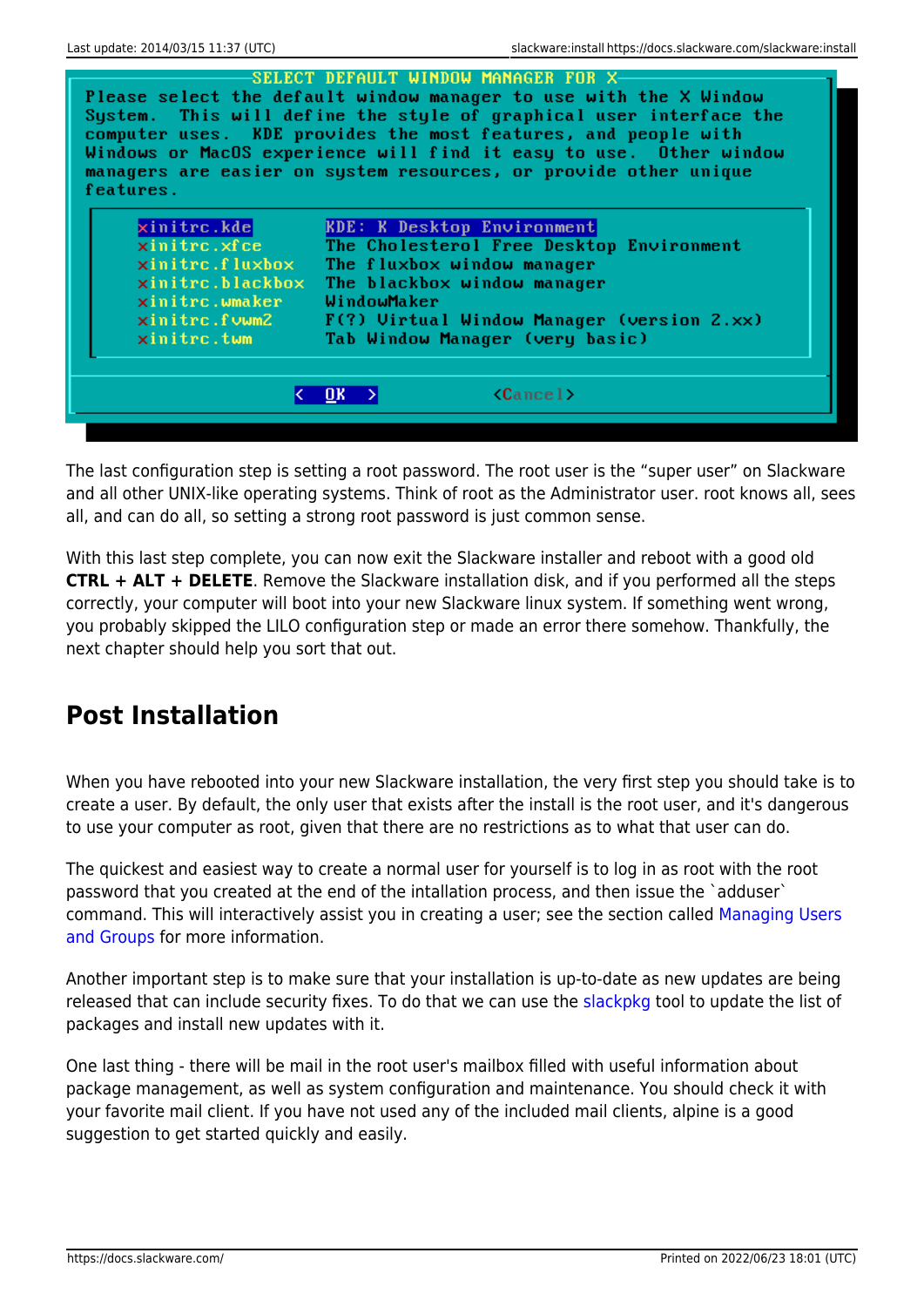### **Configuring Graphical Logins**

Once your system is up to date and you have created your first user, you may want to configure your system to boot into X by default, with a graphical login instead of a console login. You can first test that X auto-detects your video correctly by issuing the `startx` command. If X11 starts and you end up at a desktop, you're probably good to go. Open the /etc/inittab file, as root, in your editor of choice. Change the following line:

# Default runlevel. (Do not set to 0 or 6) id:3:initdefault:

To be this:

```
# Default runlevel. (Do not set to 0 or 6)
id:4:initdefault:
```
This sets your default run-level to 4, which is Slackware's "graphics-only" mode (with one extra tty open just in case, on vty 6). Save, and on your next reboot the system will boot into a nice graphical login.

You can manually enter run-level 4 by entering, as root, 'init 4'.

To select or switch between available [desktop environments](https://docs.slackware.com/slackware:desktop_environment) run xwmconfig as root.

#### **Adding multilib**

If you just installed the 64-bit version of Slackware, you will soon discover that this is a "pure" 64-bit environment. In other words: out of the box, Slackware64 is not able to run or compile 32-bit program binaries.

Luckily, this is simple to fix. Adding the capability to run and/or compile 32-bit programs will turn your Slackware64 into a "multilib" system. Instructions can be found in the article "[Adding Multilib](https://docs.slackware.com/slackware:multilib) [Capability to Slackware on x86\\_64 Architecture"](https://docs.slackware.com/slackware:multilib) in our Wiki.

# **References**

• Original source: [http://slackbook.org/beta/#ch\\_install](http://slackbook.org/beta/#ch_install) (authors: Alan Hicks, Chris Lumens, David Cantrell, Logan Johnson)

# **External links**

- [Slackware ISO files](ftp://ftp.slackware.com/pub/slackware-iso/)
- [Slackware TORRENT files](http://slackware.com/getslack/torrents.php)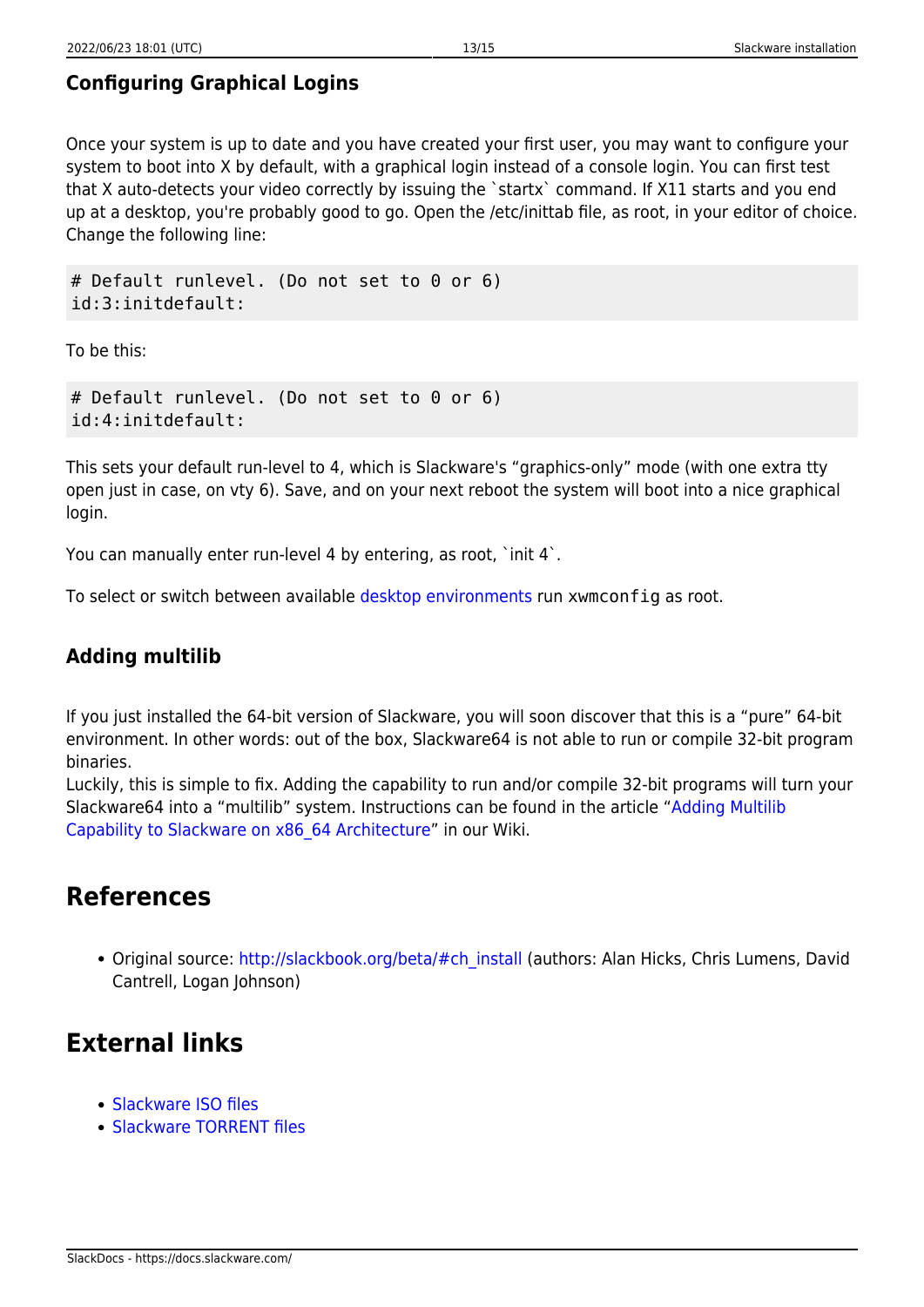## **Slackware 13.37: a distribution to (re)discover (in French)**

This is a series of four detailed articles about Slackware, written by Kiki Novak for the french magazine Planète Linux (issues 67, 68, 69 and 70, November 2011 - May 2012).

**Author's note**: I do own the rights for these articles, so I've decided to link to them here. Feel free to cannibalize them as you wish, e. g. include parts of them - or the articles as a whole - in this wiki, change them as you feel inclined, quote them extensively, and translate bits of them or the whole series. To help you do this, I've included all the original files that were used in the making of these articles: original text in ODT format as well as all the screenshots in PNG format. Check out the links below the list.

- [Slackware 13.37: a distribution to \(re\)discover \(Part 1, PDF 2.5 MB, in French\)](http://microlinux.fr/articles/slackware1.pdf)
	- History of Slackware
	- A few good reasons to choose Slackware
	- A few good reasons not to choose Slackware
	- o It's not a bug, it's a feature!
	- How to get Slackware
	- Slackware-specific documentation
- [Slackware 13.37: a distribution to \(re\)discover \(Part 2, PDF 3.1 MB, in French\)](http://microlinux.fr/articles/slackware2.pdf)
	- Choose your boot parameters
	- o Select your keyboard layout
	- Partition your hard disk
	- Format your partitions
	- Decide what you want to install
	- Configure and install the bootloader
	- Your mouse in console mode
	- Networking and services
	- Which font for the console?
	- System clock and timezone
	- Which graphical environment?
	- A password for root
	- Finish the installation and reboot
	- What now?
- [Slackware 13.37: a distribution to \(re\)discover \(Part 3, PDF 2.5 MB, in French\)](http://microlinux.fr/articles/slackware3.pdf)
	- Create an initrd and use the generic kernel
	- Fine-tune the LILO bootloader
	- Configure the network
	- Add one or more users
	- Configure the sound
- [Slackware 13.37: a distribution to \(re\)discover \(Part 4, PDF 3.4 MB, in French\)](http://microlinux.fr/articles/slackware4.pdf)
	- Traditional Slackware package management
	- Manage official Slackware packages using slackpkg
	- Help! I can't find a package I need!
	- Building a package using a SlackBuild script from SlackBuilds.org
	- Manage SlackBuilds comfortably using sbopkg
	- Configure the graphical server X.org
	- Select your graphical environment
	- Slackware in French

Original files (ODT manuscript, screenshots, etc.):